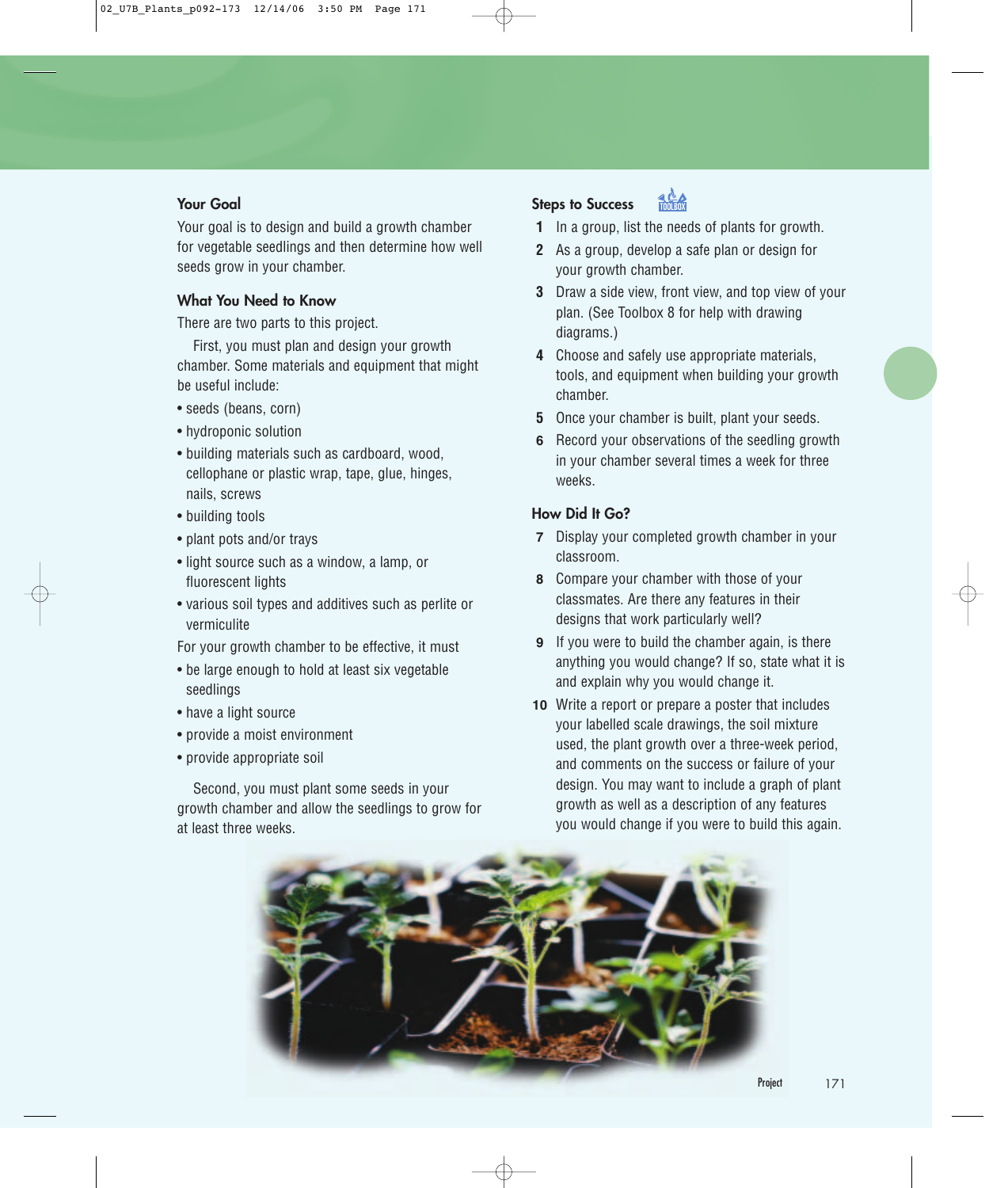

# **U NIT R EVIEW : P LANTS FOR F OOD AND FIBRE**

# **Unit Vocabulary**

**1.** Write a short story describing the life cycle of a plant using the following terms:

soil

sandy

root

leaf

flower

pollinate

pest control

photosynthesis

### **Check Your Knowledge**

#### **1.0**

- **2.** Draw and label a diagram of a seed plant.
- **3.** How do plants make their food?
- **4.** What is transpiration?
- **5.** What function takes place only in the adult stage of a seed plant?
- **6.** Describe one way that a seed plant can reproduce without seeds.

#### **2.0**

- **7.** Plants make two things that the rest of life depends on. What are they?
- **8.** Why do humans need plants?
- **9.** Why is a forest a living resource?
- **10.** What do plants need to survive?

# **3.0**

- **11.** Draw and label a diagram that shows the characteristics of clay soil.
- **12.** Does plowing help or damage the soil? Explain your answer.

# **4.0**

- **13.** A flower is growing in a dry area of your garden. Describe two ways that you could modify the environment to make sure the flower gets enough water.
- **14.** Describe hydroponics. What is left out when plants are grown by hydroponics?
- **15.** Selective breeding
	- a) is a process used by scientists
	- b) is a process used by growers in agriculture and horticulture c) both a) and b)
- **16.** Logging provides us with many useful things, like paper and wood. Describe

one unintended consequence of logging.

**17.** Is using pesticide for a long time sustainable? Explain your answer.

### **Connect Your Understanding**

- **18.** Last week, someone put all their paper in the garbage instead of recycling it. What effect might this have on the amount of natural forest in Alberta?
- **19.** When you are shopping with your parents, you see some organically grown vegetables. They ask if you want to get some. What do you tell them? Why?